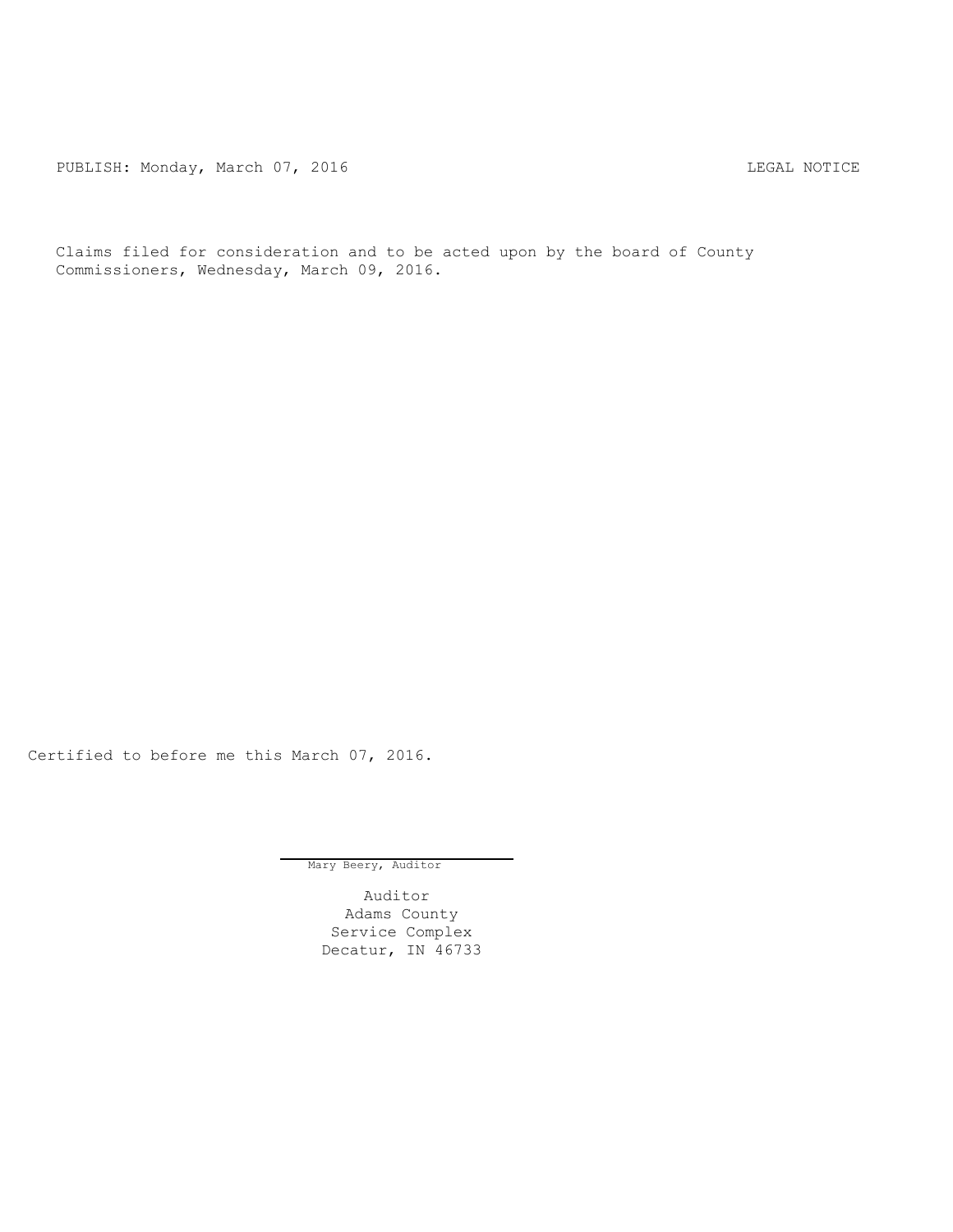

## **Claims Docket for Newspaper Adams County, Indiana**

## For Period: **2/11/2016** to **2/24/2016**

*313 W. Jefferson St. Decatur, IN 46733 (219) 724-2600*

## Date Claims to be Paid: **3/9/2016**

| <b>Vendor</b>                       | <u>Amount</u> | <b>Vendor</b>                     | <b>Amount</b> |
|-------------------------------------|---------------|-----------------------------------|---------------|
| Adams County Council On Aging, Inc. | 2,200.00      | Adams Memorial Hospital           | 36,675.63     |
| Indiana Michigan Power              | 340.60        | Arnold Lumber Co., Inc.           | 372.90        |
| Berne Ready Mix                     | 898.90        | Suburban Propane LP               | 27.50         |
| Butler, Fairman, & Seufert          | 12,550.00     | <b>Charles Bowers</b>             | 2,333.33      |
| Chet's Pest Control                 | 90.00         | Cintas Location #338              | 54.35         |
| City Of Decatur                     | 437.93        | Computer Systems, Inc.            | 1,600.00      |
| David L. Sommer                     | 50.00         | Decatur Daily Democrat            | 371.75        |
| Decatur Postmaster                  | 9.00          | MAXIMUS Consulting Services, Inc. | 1,950.00      |
| Douglas L. Bauman                   | 112.00        | Erie Haven                        | 420.00        |
| Everett Refrigeration & E           | 635.88        | First Bank Of Berne               | 116.00        |
| Gordon Food Service                 | 2,975.00      | Graybar                           | 309.60        |
| Grimm's Auto                        | 198.40        | Hall Signs                        | 108.02        |
| Imaging Office Systems, I           | 5,837.00      | Indiana Stamp Company, Inc.       | 540.00        |
| Mark S. Gresla, MD                  | 420.25        | Park Center, Inc.                 | 144.00        |
| Quill Corporation                   | 62.96         | Ronnie L. Smitley                 | 100.00        |
| Stone-Street Quarries, Inc.         | 543.12        | Underground Pipe & Valve,         | 129.50        |
| Wards The Sign it Shop              | 85.00         | West Payment Center               | 580.21        |
| Zwick And Jahn Funeral Home         | 500.00        | Central Indiana Hardware          | 5,019.00      |
| CenturyLink                         | 645.76        | Paul Norr                         | 96.29         |
| Mary Baker                          | 50.00         | Tom Magnan                        | 190.91        |
| Jay County REMC                     | 58.68         | Bluhm & Reber                     | 75.00         |
| B Secure Alarm Systems, Inc.        | 63.83         | Universal Metalcraft, Inc         | 228.00        |
| Don Myers Plumbing                  | 432.63        | <b>Boyce Forms Systems</b>        | 306.00        |
| Youth Opportunity Center, Inc       | 2,800.00      | Berne Chamber Of Commerce         | 15.00         |
| William White                       | 375.00        | Chad W. Sprunger                  | 938.05        |
| Tom Magnan/Special Needs            | 45.80         | Kristina Nichols                  | 131.16        |
| Donald Kuhn                         | 95.92         | Detroit Salt Company LLC          | 4,500.57      |
| <b>Expert Transmission</b>          | 783.99        | <b>Andrews Plumbing</b>           | 400.00        |
| Pizza Hut                           | 149.95        | Harvest Land Co-op                | 614.70        |
| Wal-Mart                            | 201.40        | Adams County Truck Repair, Inc.   | 1,258.29      |
| Beth A. Webber                      | 1,968.48      | Troyer's Market LLC               | 2,096.85      |
| Harris Computer Systems             | 74.25         | <b>Uricks Trucking</b>            | 858.00        |
| Larry Weaver                        | 300.08        | Ultramax                          | 1,350.00      |
| Bi-County Services, Inc             | 3,276.00      | Kevin Burkhalter                  | 50.00         |
| Deborah A. Schantz                  | 180.85        | <b>Bureau of Motor Vehicles</b>   | 15.00         |
| <b>Bluhm Enterprises</b>            | 400.00        | Ricky Goldner                     | 20.00         |
| Verizon Wireless                    | 1,715.29      | <b>Stationair's Express</b>       | 282.24        |
| Landon Patterson                    | 1,364.97      | Holly L. Degitz                   | 14.13         |
| Schwartz Steel LLC                  | 88.14         | CDW Government, Inc.              | 438.46        |
| <b>First National Bank</b>          | 865.56        | American Legion Post #43          | 150.00        |
| FlexPAC                             | 1,511.98      | Carrie Freeman                    | 70.59         |
| RICOH USA, INC.                     | 140.67        | Commonwealth Engineers, Inc.      | 4,379.25      |
| Decatur Ace Hardware                | 909.24        | WM Imaging Solutions, Inc.        | 32.98         |
| Havel                               | 10,248.00     | First Response                    | 179.08        |
|                                     | 9.99          | William Grimm                     |               |
| O'Reilly Auto Parts                 |               | Anna Steiner                      | 44.44         |
| Petty Cash - Highway                | 38.00         |                                   | 50.00         |
| <b>Central Customer Charges</b>     | 307.82        | Joyce S. Witte                    | 500.00        |
| 3M Electronic Monitoring            | 1,475.10      | James J. Voglewede, Jr.           | 103.84        |